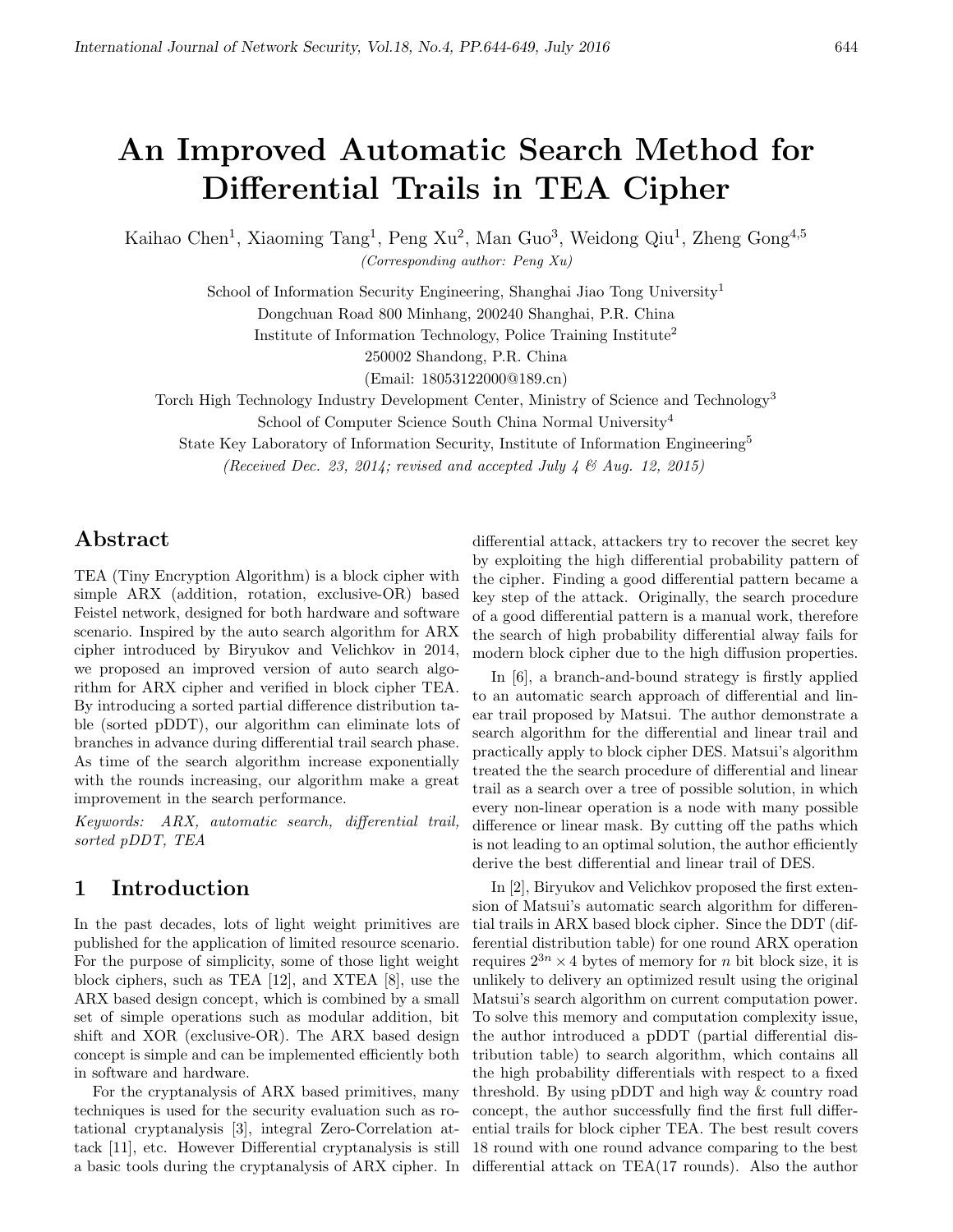present a lot of differential trails search result in XTEA, RAIDEN [9] and SPECK [1].

Contribution. In this paper, we proposed an improved version of threshold search algorithm based on Biryukov's differential search algorithm. By using a sorted pDDT approach, our improved version of search algorithm can cut off more unnecessary branches in advance. Comparing to the original search algorithm, our search algorithm is more efficiency and make a great improvement in the time complexity. We verify the search result practically in block cipher TEA, and we present the detail of comparison results with original search algorithm in the second part of our paper.

The contents of this paper are organized as follows. Part 2 gives a brief introduction of block cipher TEA and differential. Part 3 introduces automatic search for differential trail in ARX ciphers. In Part 4, we give a detailed description of our improved version of differential search algorithm and analyze the improvement it makes. We did the experiments in Part 5 and show the comparison with original algorithm. At last we give our conclusion in Part 4.

# 2 Preliminaries

#### 2.1 Notation

We use following notions in this paper:

- $L_i$ : The left half of the *i* round input.
- $\mathop{R_i}\limits^{\mathbf{r}}$ : The right half of the *i* round input.
- 128-bit master key.
- $k_i$ : The round key  $(i = 0, 1, 2, 3)$ .
- $\delta_i$ :<br>+: The round constant used in the *i*-th round.
- +: Addition modular  $2^n$ <br>  $\oplus$ : Exclusive-OR
- Exclusive-OR
- $x|y$ : Concatenation of two bit strings x and y.<br>#A: The number of elements in the set A
- $#A:$  The number of elements in the set A  $B_n$ : Probability of the best n-round trail
- Probability of the best n-round trail
- $\widehat{B}_n$ : Probability of the best found n-round trail
- $B_n$ : An estimation for the best n-round probability

### 2.2 A Brief Introduction of Block Cipher TEA

Block cipher TEA was designed by Wheeler and Needham of the Cambridge Computer Lab and first presented at the FSE in 1994 [12]. It has a Feistel structure with a ARX based F function. Block cipher TEA takes a 64-bit plaintext as input and has a total of 64 iteration rounds. For the purpose of less memory usage, the round keys of block cipher TEA are derived from the 128-bit master key directly as  $K = k_3 |k_2| k_1 |k_0$ . A round constant  $\delta_i$  is added in every round to prevent the slide attacks. We define the F-function as (for odd rounds):

$$
F(x) = ((x \ll 4) + k_0) \oplus (x + \delta_r) \oplus ((x \gg 5) + k_1)
$$

The encryption procedure are depicted more intuitively in Figure 1. Given the inputs  $L_i$  and  $R_i$  of round i, the due to the space limitation.



Figure 1: Two-round Feistel structure of TEA

output is calculated as:  $L_{i+1} = R_i, R_{i+1} = L_i + F(R_i)$ . The operations used in its Feistel structure is modular addition instead of XOR. More details of block cipher TEA, readers can refer to the paper [12].

# 3 Differential Analysis in ARX and Threshold Search

### 3.1 Differential Analysis in ARX Based Cipher

In traditional differential cryptanalysis, differential trail is considered using XOR differences. However, for lots of primitives, such as TEA, additive differences are more appropriate for the differential cryptanalysis since the round key and round constants are add-ed. In such primitives, the estimation of differential probability using ADD is more accurate than using XDP (XOR differential probability). Moreover, the number of ADD vs. XOR operations in TEA in one round is larger and then more components are linear in the round function, it is more suitable to use ADD difference instead of XOR difference in differential cryptanalysis in such primitives. The definition of ADP (addition differential probability) as below:

 $\mathrm{adp}^{\oplus}(\alpha, \beta \to \gamma) =$ 

$$
2^{-2n} \cdot \# \{ (x, y) : ((x + \alpha) \oplus (y + \beta)) - (x \oplus y) = \gamma \}
$$

In paper [4] and [5], the efficient computation method of probabilities  $\text{adp}^{\oplus}$  and  $\text{xdp}^+$  have been demonstrated, and further generalized using S-function concept in [7] and [10]. We will not present a detailed description here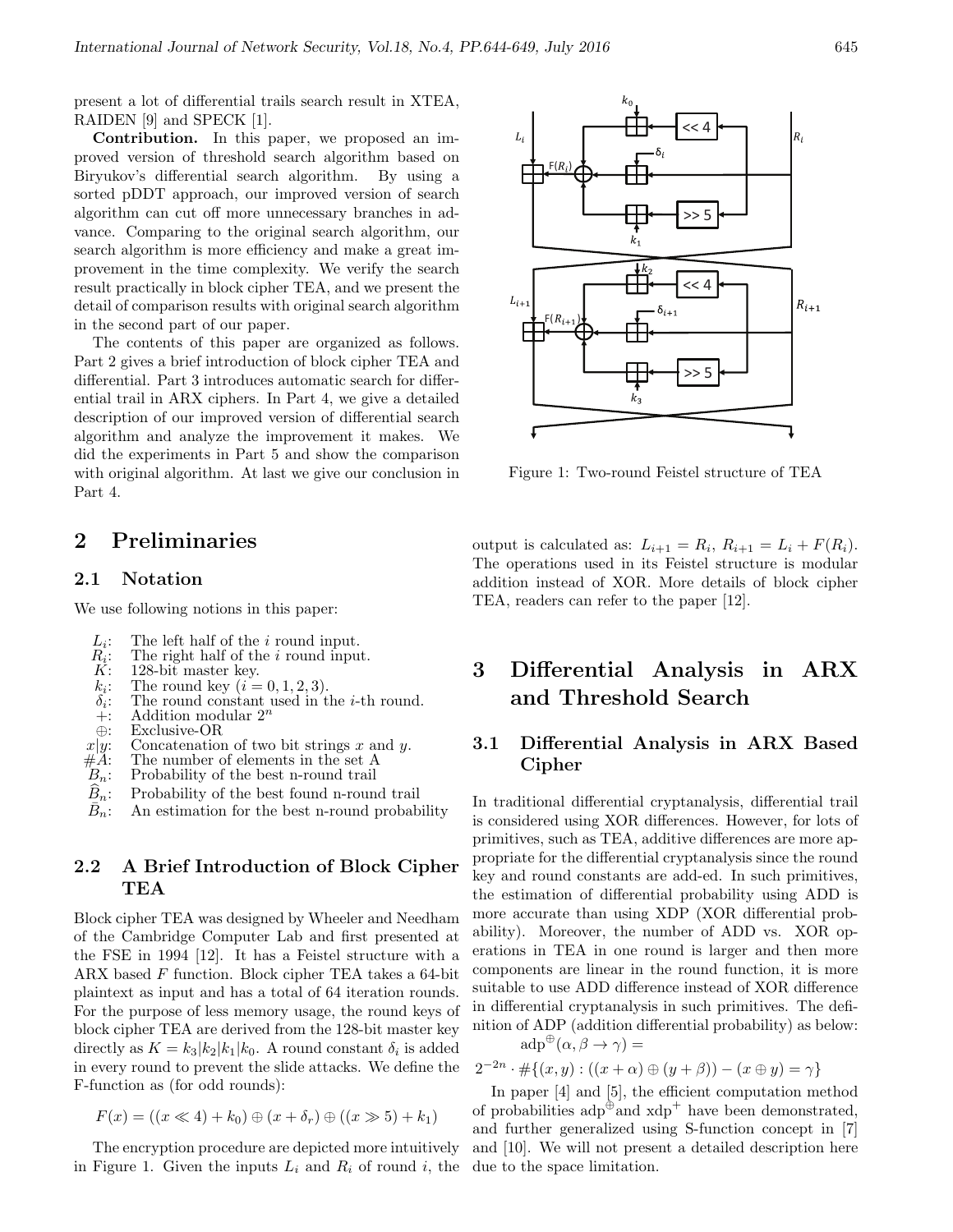### 3.2 Partial Difference Distribution Table  $(pDDT)$

Finding a good differential trail remains a great challenge in ARX based block cipher cryptanalysis. Comparing with S-box (substitution box) based block cipher, the ARX design concept uses the operations which is based on bit-level instead of word-level operations of S-box based design. In cryptanalysis of those S-box based block ciphers, the analysis of differential trails is usually considered at word level, and the upper bound of differential trails can be estimated easily through counting of active s-box. However, for the ARX based block cipher, it is inconvenient to estimate the upper bound of differential trails in traditional way since the size of differential table of ARX based block cipher can be considered as extremely large. As a sacrifice of completeness, Biryukov and Velichkov proposed a partial DDT with a pre-defined threshold probability  $\mathbf{p}_{\text{thres}}$  in [2] to reduce the search space, which is defined as:

$$
(\alpha, \beta, \gamma) \in \text{pDDT} \Leftrightarrow \text{DP}(\alpha, \beta \to \gamma) \ge \mathbf{p}_{\text{thres}}
$$

In [2], Biryukov and Velichkov have proved that  $xdp^+$ and  $\overrightarrow{adp}^{\oplus}$  are monotonously decreasing with the word size  $n$  bits:

$$
p_n \le p_{n-1} \le \cdots \le p_k \le \cdots \le p_1 \cdots p_0. \tag{1}
$$

In Equation (1),  $p_k = DP(\alpha_k, \beta_k \to \gamma_k)$ ,  $1 \leq k \leq n$ . With the property above, they proposed an algorithm using a recursive procedure rather than exponential computation to compute the pDDT. The time complexity of the algorithm depends on  $p_{thres}$ .

#### 3.3 Threshold Search

In [2], Biryukov and Velichkov proposed an extended algorithm to search for the best found differential trail in ARX ciphers named Threshold Search, which is similar to Matsui's branch-and-bound algorithm [6]. The probability of the best found trail so far for the first n rounds is notated as  $\bar{B}_n$ . Respectively, the probability of the best found trail is  $B_n$ . Besides, they came up with the concept of highways and country roads. Highways are differentials in pre-computed pDDT  $H$  with the probabilities above a pre-defined threshold  $p_{thres}$ , while country roads are differentials with fixed input difference computed ondemand in an intervening round. The country roads are stored in table C with probabilities lower than  $p_{thres}$  and satisfy following two conditions:

- 1) Their probabilities are above a minimum value that may still improve  $\widehat{B}_n$  i.e. in round r, the country road  $(\alpha_r, \beta_r, p_r)$  (suffix r means round r instead of r-bit word) satisfies that  $p_r \geq p_{min}$  $\bar{B}_n/(p_1p_2\cdots p_{r-1}\widehat{B}_{n-r});$
- 2) Their output differences  $\beta_r$  ensure that the input difference for the next round is in H i.e.  $\alpha_{r-1} + \beta_r =$

 $\alpha_{r+1} \in H$  such that it prevents the overload of the size of C.

In Threshold Search, the first two rounds search only explore differential in  $H$  as the input differences and the output differences can be freely chosen, therefore restricting the search range into  $H$  ensures the search for differential in these rounds are not overloaded. However, from the third round, the input difference is fixed due to the Feistel structure, the algorithm explores differential not only in  $H$  but also in  $C$ . If one trail search reaches the last round successfully,  $\bar{B}_n$  will be updated. The final best found differential trail usually contains as many differentials in  $H$  as possible.

### 4 Improved Differential Search

### 4.1 Improved Threshold Search Using Sorted pDDT

Our improved Threshold Search is also a branch-andbound algorithm based on Biryukov's algorithm. We introduced a sorted pDDT to search algorithm to improve elimination rate of unnecessary branches. One of key factors for time complexity of the threshold search is the branch numbers during search phase. If we can cut off the unnecessary branches in earlier phase, the time we used for differential trail search will be less. Therefore, we propose a sorted pDDT to cut off most unnecessary branches in advance. In sorted pDDT, the entries are sorted by input differences in ascending order, probabilities in descending order and output differences in ascending order in sequence. The pseudo-code is given in Algorithm 1.

Temporary table  $C$  is used as a pDDT with threshold  $p_{min}$  when  $p_{min} <$  **p**<sub>thres</sub>. We assume that if the largest probability in certain round  $r$  is chosen at the beginning stage, it has more chance to reach last round and  $p_{min}$ will be updated as well as  $\bar{B}_n$ . If  $p_{min}$  increased, less entries in  $H$  or  $C$  need to be traversed probably. It's easy to stop traversing efficiently if  $p_{min}$  isn't satisfied due to their sorting sequence. In original algorithm,  $C$  and  $H$ may have some entries in common. To solve this issue, we add maximum probability condition i.e.  $p_{\text{thres}}$  when building C to avoid traversing repeated entries.

We optimize the algorithm in the following routine:

- 1) Process in the first two and the last round is the same as Threshold Search;
- 2) From the third round onwards to round  $r$ , determine the required minimum probability, i.e.  $p_{min}$  =  $\bar{B}_n/(p_1p_2\cdots p_{r-1}\widehat{B}_{n-r});$
- 3) If  $p_{min} \ge \mathbf{p}_{thres}$ , it is unnecessary to calculate table  $C$ , and we only explore the entries in  $H$  with certain fixed input difference  $\alpha_r$  and probabilities above  $p_{min}$ rather than all with certain fixed input difference, since  $H$  is a sorted pDDT;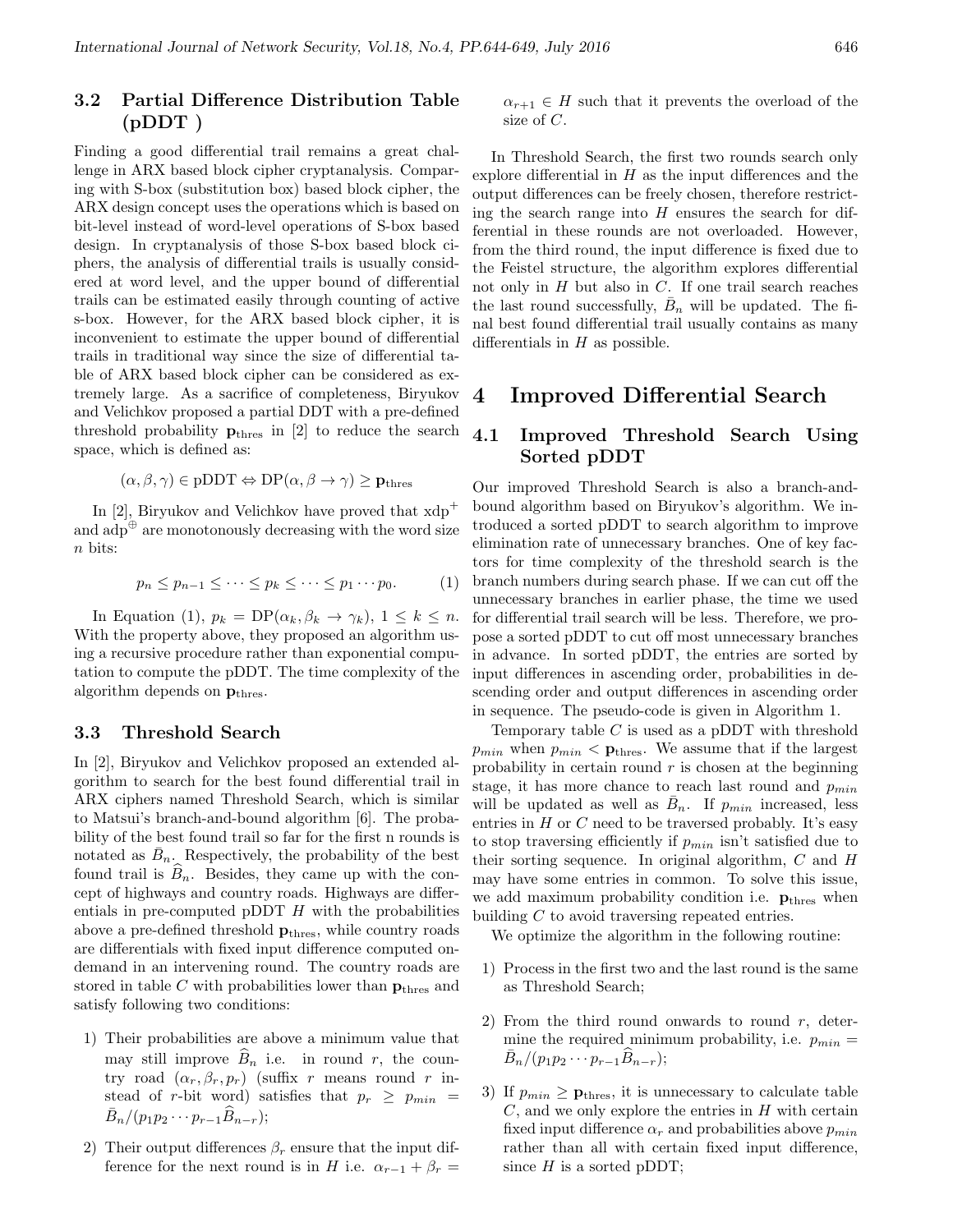#### Algorithm 1 Improved Threshold Search Based on Sorted pDDT

**Input: n**: number of rounds; **r**: current round; **H**: sorted pDDT;  $\hat{\mathbf{B}} =$  $(\widehat{B}_1, \widehat{B}_2, \cdots, \widehat{B}_{n-1})$ : probabilities of best found trails for the first  $(n-1)$  rounds;  $\widehat{\mathbf{B}}_{n}$ : initial estimate;  $\bar{\mathbf{T}} = (\bar{\mathbf{T}}_1, \bar{\mathbf{T}}_2, \cdots, \bar{\mathbf{T}}_{n-1})$ : trail for *n* rounds with probability  $\bar{B}_n$ ;  $\mathbf{p}_{thres}$ : probability threshold. Output:  $\widehat{B}_n$ ,  $\widehat{T} = (\widehat{T}_1, \widehat{T}_2, \cdots, \widehat{T}_{n-1})$ : trail for *n* rounds with probability  $\widehat{B}_n$ . 1: function THRES-SEARCH-SORTED-PDDT $(n, r, H, \hat{B}, \bar{B}_n, \bar{T}, p_{thres})$ <br>2: if  $((r = 1) \vee (r = 2)) \wedge (r \neq n)$  then 2: if  $((r = 1) \lor (r = 2)) \land (r \neq n)$  then<br>3: for all  $(\alpha, \beta, p)$  in H do for all  $(\alpha, \beta, p)$  in H do 4:  $p_r \leftarrow p, \widehat{B}_n \leftarrow p_1 p_2 \cdots p_r \widehat{B}_{n-r}$ <br>5: if  $\widehat{B}_n > \overline{B}_n$  then 5: if  $\widehat{B}_n \geq \overline{B}_n$  then<br>6:  $\alpha_r \leftarrow \alpha, \beta_r \leftarrow$  $\alpha_r \leftarrow \alpha, \beta_r \leftarrow \beta$ 7: add  $\widehat{T}_r \leftarrow (\alpha_r, \beta_r, p_r)$  to  $\widehat{T}$ <br>8: THRES\_SEARCH\_SORTED\_PDD' THRES\_SEARCH\_SORTED\_PDDT $(n, r + 1, H, \widehat{B}, \overline{B}_n, \widehat{T})$ , pthres)  $9:$  end if<br>10: end for 10: end for<br>11: end if 11: end if<br>12: if  $(r >$ if  $(r > 2) \wedge (r \neq n)$  then  $\alpha_r \leftarrow (\alpha_{r-2} + \beta_{r-1})$ 13:  $P_{r-1} \leftarrow p_1 p_2 \cdots p_{r-1} \widehat{B}_{n-r}, p_{r,min} \leftarrow \widehat{B}_n / P_{r-1}$ <br>14: **if**  $p_{r,min} \leq 1.0$  then 15: for all  $\beta_r$  :  $(p_r(\alpha_r \to \beta_r) \geq p_{r,min}) \wedge ((\alpha_r, \beta_r, p_r) \in H)$ do add $\widehat T_r \leftarrow (\alpha_r, \beta_r, p_r)$  to  $\widehat T$ 16: THRES\_SEARCH\_SORTED\_PDDT(n,  $r + 1$ , H,  $\hat{B}$ ,  $\bar{B}_n$ ,  $\hat{T}$ , Pthres),  $p_{r,min} \leftarrow \bar{B}_n / P_{r-1}$ <br>17: **end for** 18: **if**  $p_{r,min} < p_{thres}$  **then**  $C \leftarrow \emptyset$ <br>19: **for all**  $\beta_r : (p_r(\alpha_r \rightarrow \beta_r) \geq p_{r,min}) \wedge ((\alpha_{r+1} + \beta_r) =$  $\in$  H) do add  $(\alpha_r, \beta_r, p_r)$  to C 20:  $20:$  end for end for  $21:$  if  $(C =$ if  $(C = \emptyset) \wedge ((\beta_r, p_r) \leftarrow p_r = \max_{\beta} p(\alpha_r \rightarrow \beta) \ge$  $p_{r,min})$  then add  $(\alpha_r,\beta_r,p_r)$  to  $C$ 22:  $23:$  end if<br>23:  $\qquad \qquad$  if  $(C \neq$ 23: if  $(C \neq \emptyset)$  then<br>24: for all  $(\alpha, \beta)$ for all  $(\alpha, \beta, p) \in C \wedge (p_{r,min} < p_{thres})$  do add  $\widehat{T}_r \leftarrow (\alpha_r, \beta_r, p_r)$  to  $\widehat{T}$ 25: THRES\_SEARCH\_SORTED\_PDDT $(n, r + 1, H, \widehat{B})$  $\bar{B}_n$ ,  $\hat{T}$ , p<sub>thres</sub>),  $p_{r,min} \leftarrow \bar{B}_n/P_{r-1}$ 26: end for<br>
27: end if  $27:$  end if  $28:$  end if  $28:$  end if  $29:$  end if 29: end if 30: end if<br>31: if  $r =$ 31: if  $r = n$  then  $\alpha_r \leftarrow (\alpha_{r-1} + \beta_{r-2})$ <br>32: if  $(\alpha_r \text{ in } H)$  then 32: if  $(\alpha_r \text{ in } H)$  then<br>33:  $(\beta_r, p_r) \leftarrow p_r =$  $(\beta_r, p_r) \leftarrow p_r = \max_{\beta \in H} p(\alpha_r \rightarrow \beta)$ 34: else  $(\beta_r, p_r) \leftarrow p_r = \max_{\beta} p(\alpha_r \rightarrow \beta)$ <br>35: end if 35: end if<br>36:  $n_n \leftarrow r$ 36:  $p_n \leftarrow p_r$ ,  $\widehat{B}_n \leftarrow p_1 p_2 \cdots p_n$ <br>37: if  $\widehat{B}_n > \overline{B}_n$  then  $\alpha_n \leftarrow \alpha_n$ 37: if  $\widehat{B}_n \geq \overline{B}_n$  then  $\alpha_n \leftarrow \alpha_r, \beta_n \leftarrow \beta$ <br>38: add  $\widehat{T}_n \leftarrow (\alpha_n, \beta_n, p_n)$  to  $\widehat{T}$ 38: add  $\widehat{T}_n \leftarrow (\alpha_n, \beta_n, p_n)$  to  $\widehat{T}$ 39:  $\bar{B}_n \leftarrow \widehat{B}_n, \bar{T} \leftarrow \widehat{T}$ 40: end if<br>41: end if 41: end if<br>42:  $\widehat{B}_n \leftarrow$ 42:  $\widehat{B}_n \leftarrow \overline{B}_n, \widehat{T} \leftarrow \overline{T}$ <br>43: return  $\widehat{B}_n, \widehat{T}$ return  $\widehat{B}_n, \widehat{T}$ 44: end function

- 4) If  $p_{min} < \mathbf{p}_{thres}$ , table C may be needed but we won't compute it immediately. We search for the entries with the fixed input difference in table  $H$  and choose the largest one to proceed to the next round first if we sucessfully find them. When the algorithm backtracks gradually to round  $r$ , the  $p_{min}$  may be updated and we choose the next entry in table  $H$  which still satisfies  $p_{min}$ ;
- 5) After exploring table H and if still  $p_{min} < \mathbf{p}_{thres}$ , we begin to compute a pDDT  $C$  under the conditions mentioned in Section 3.3;
- 6) Explore the entries in table  $C$  in pre-defined order, update  $p_{min}$  dynamically when the recursion backtracks, and terminate if the probability does not satisfy  $p_{min}$ ;
- 7) After exploring table  $H$  and  $C$  if needed, recursion returns and backtracks to the previous round i.e. (r− 1).

Compared with original algorithm, the sorted pDDT is required to be calculated instead of pDDT. Since it's easy to implement the sorted list with the underlying programming languages like  $C/C++$  and inserting and finding operations in sorted list costs little extra time compared with ordinary list, the proposed idea have less extra computation costs.

In addition, we add  $P_{r-1}$  as the multiplication of constructed  $(r-1)$ -round trail probability and best found trail probability for the first  $(n - r)$  rounds. Being similar as Biryukov's Threshold Search, Algorithm 1 operates by recursively extending a trail from i rounds to  $(i + 1)$  rounds, beginning with  $i = 1$  and terminating at  $i = n$ . The recursion at level i is performed to level  $(i + 1)$  only if the multiplication of constructed *i*round trail probability and best found trail probability for  $(n-i)$  rounds is at least  $\bar{B}_n$ , i.e.,  $p_1p_2\cdots p_i\widehat{B}_{n-i} \geq \bar{B}_n$  or  $p_i \geq \bar{B}_n/(p_1 p_2 \cdots p_{i-1} \widehat{B}_{n-i}).$  For  $i = n$  the last equation is equivalent to:  $p_1 p_2 \cdots p_n = \widehat{B}_n \ge \overline{B}_n$ . If the latter holds, the initial estimate is updated:  $\overline{B}_n \leftarrow \widehat{B}_n$  and the corresponding trail is also updated accordingly:  $\overline{T}_n \leftarrow \widehat{T}_n$ .

As a result of our investigation, the sorted pDDT proposed above makes more contribution in table C than table  $H$  as the entries with certain fixed input difference in  $H$  are within a small amount or even none, thus it cuts off rare branches.

### 4.2 Evaluation of the Proposed Algorithm

Both original algorithm and Algorithm 1 will finish when the initial estimate  $\bar{B}_n$  can't be improved any more. We found that the probability order of entries in C also have great influence on time complexity. If the entries with greater probability are more likely to update  $\bar{B}_n$  in the last round, the updated  $p_{min}$  may reduce the explore of some remaining entries with smaller probability.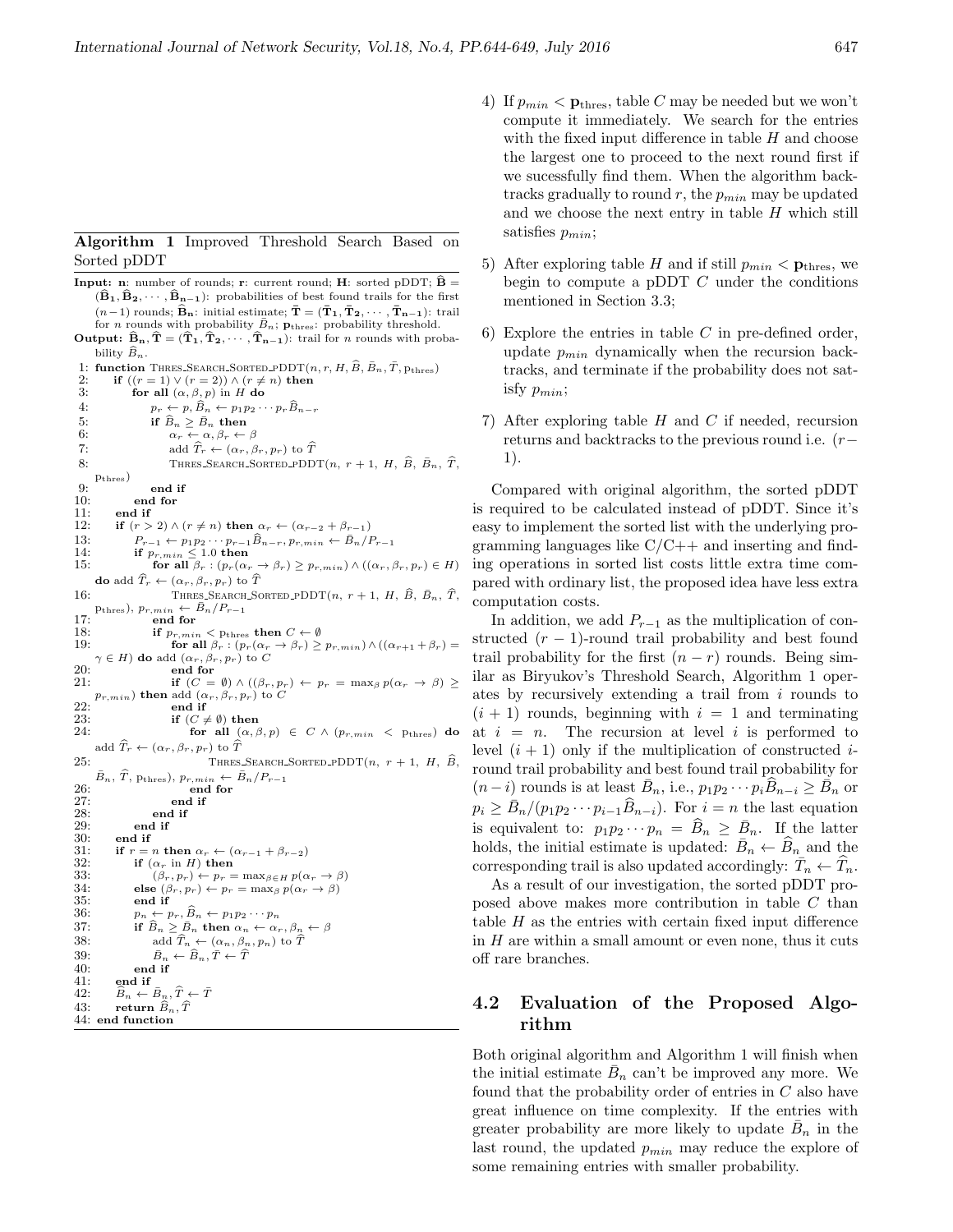| Rounds         | Time per<br>round            | Time accumulation            | Time per<br>round            | Time accumulation            |
|----------------|------------------------------|------------------------------|------------------------------|------------------------------|
|                | (original)                   | (original)                   | (Algorithm 1)                | (Algorithm 1)                |
| $\mathbf{1}$   | $0.001$ s                    | $0.001$ s                    | $0.002$ s                    | $0.002$ s                    |
| $\overline{2}$ | 0.006 s                      | $0.007$ s                    | $0.004$ s                    | 0.006 s                      |
| 3              | $1.901$ s                    | $1.908$ s                    | $1.860$ s                    | $1.866$ s                    |
| $\overline{4}$ | $1 \text{ m } 2 \text{ s}$   | $1 \text{ m } 3 \text{ s}$   | 48.010 s                     | 49.876 s                     |
| $5^{\circ}$    | 3 m 37 s                     | $4 \text{ m } 40 \text{ s}$  | 25.553 s                     | $1 \text{ m } 15 \text{ s}$  |
| 6              | $10 \text{ m } 30 \text{ s}$ | $15 \text{ m } 10 \text{ s}$ | $6 \text{ m } 38 \text{ s}$  | 7m53s                        |
| $7\phantom{.}$ | $13 \text{ m } 26 \text{ s}$ | $28 \text{ m } 35 \text{ s}$ | $8 \text{ m } 22 \text{ s}$  | $16 \text{ m } 16 \text{ s}$ |
| 8              | $23 \text{ m } 12 \text{ s}$ | $51 \text{ m } 47 \text{ s}$ | $13 \text{ m}$ 0 s           | $29 \text{ m } 16 \text{ s}$ |
| 9              | $25 \text{ m } 23 \text{ s}$ | 1 h 17 m 10 s                | $12 \text{ m } 46 \text{ s}$ | $42 \text{ m } 2 \text{ s}$  |
| 10             | $19 \text{ m } 8 \text{ s}$  | 1 h 36 m 18 s                | $6 \text{ m } 38 \text{ s}$  | $48 \text{ m } 40 \text{ s}$ |
| 11             | 8 m 17 s                     | 1 h 44 m 35 s                | $2 \text{ m } 35 \text{ s}$  | $51\ \text{m}\ 15\ \text{s}$ |
| 12             | $19 \text{ m } 11 \text{ s}$ | $2h 3m 45s$                  | 6m47s                        | $58 \text{ m } 2 \text{ s}$  |
| 13             | $19 \text{ m } 23 \text{ s}$ | 2h23m8s                      | $6 \text{ m } 59 \text{ s}$  | 1h5m0s                       |
| 14             | $22 \text{ m } 1 \text{ s}$  | 2h45m10s                     | $4 \text{ m } 3 \text{ s}$   | 1 h 9 m 4 s                  |
| 15             | $\overline{10}$ m 29 s       | 2h55m38s                     | 1 m 48 s                     | 1 h 10 m 52 s                |
| 16             | $33 \text{ m}$ 0 s           | 3 h 28 m 38 s                | 5m27s                        | 1 h 16 m 19 s                |

Table 1: Search time of the original and the proposed algorithm. Environment: Intel(R) Core(TM) i5-3470 CPU, 3.20GHz, 8GB RAM

The experiment result of the proposed algorithm is presented in the next section.

# 5 Experiments of the Improved Threshold Search

We applied Algorithm 1 to TEA with additive difference. In our experiment, we ignore the influence of the round constants, the round keys dependence just for a comparison with the original algorithm.

The comparison results are presented in Table 1. Column (Time per round) lists the search time for the best found trail of *n* rounds, given the probabilities  $\widehat{B}_1$ ,  $\widehat{B}_2$ ,  $\cdots$ ,  $\widehat{B}_{n-1}$  of best found trails for the first 1, 2,  $\cdots$ , n − 1 rounds. Column (Time accumulation) is the time summation for *n* rounds, if  $\widehat{B}_1$ ,  $\widehat{B}_1$ ,  $\cdots$ ,  $\widehat{B}_{n-1}$  not known. From the table it shows that the proposed algorithm improves the search performance effectively and speed up in an approximate range from 1 to 8 times without changing the best found trails. It is difficult to estimate and quantize the elimination rates of unnecessary branches during the search phase, however, we state that the improvement will be more effective for the ARX block cipher with more rounds.

# 6 Conclusions

In this paper, we proposed a improved version of automatic search algorithm with a sorted pDDT concept to ARX block cipher. By using sorted pDDT concept, which has input differences in ascending order, probabilities in

descending order and output differences in ascending order in sequence, we can reduce the exploring amount of temporary table  $C$  to eliminate most of search branches. We verify the improvement experimentally on the block cipher TEA, and give the search results and timing costs compared with the original Biryukov's search algorithm. The result shows, using the our improved algorithm with sorted pDDT concept, search performance has remarkably improvement. The further improvement and analysis on the more types of ARX block cipher will be our further research direction.

# Acknowledgments

The research work was supported by New Century Excellent Talents in University of Ministry of Education under Grant NCET-12-0358, Technology Innovation Research Program of Shanghai Municipal Education Commission under Grant 12ZZ019 and Supporting Program of the "Twelfth Five-year Plan" for Sci and Tech Research of China under Grant 2014BAK06B02. Zheng Gong is also supported by the National Natural Sciences Foundation of China under Grant No. 61572028, the Natural Science Foundation of Guangdong (No.2014A030313439), the Foundation for Distinguished Young Teachers in Higher Education of Guangdong under Grant No. Yq2013051, and the Project of Science and Technology New Star of Guangzhou Pearl River (2014J2200006).